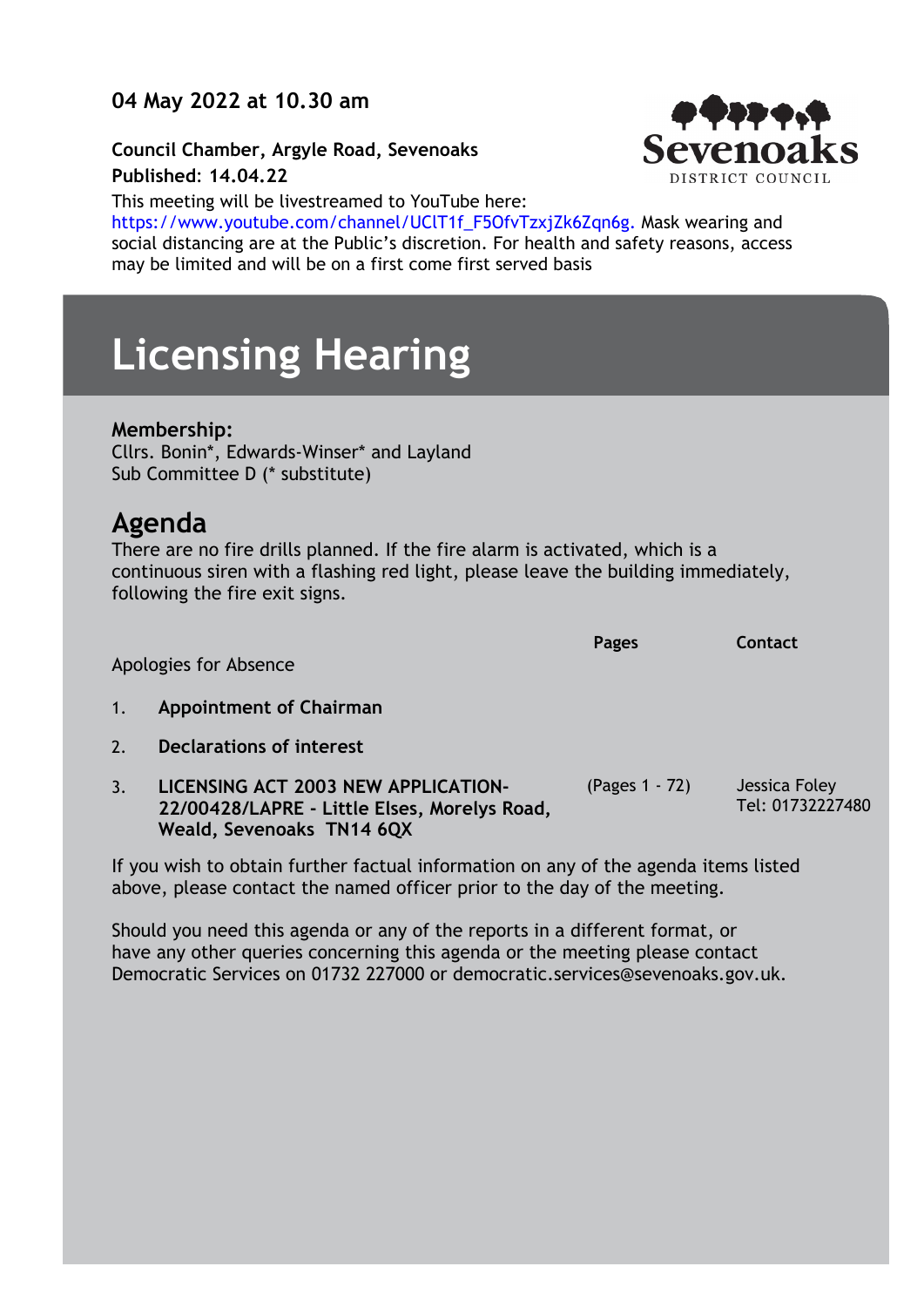#### **Licensing Act 2003**

- 1.1. Hearings shall be conducted in accordance with this Procedure Note which the Sub-Committee may vary at their discretion if considered in the public interest subject to The Licensing Act 2003 (Hearings) Regulations 2005.
- 1.2 The quorum for a Sub-Committee shall be two members.
- 1.3 At the commencement of each hearing the Sub-Committee shall elect one of its members as Chairman.
- 1.4 The order of business at hearings shall be:
	- (a) Election of Chairman.
	- (b) Declarations of interests.

(c) Chairman explains the procedure to be followed at the hearing, including the setting of equal time limits for all parties and the granting of adjournments.

- (d) Chairman ascertains who is assisting or representing the parties.
- (e) Officer presentation of report
- (f) Applicant (or his/her representative) addresses the Sub-Committee.

(g) Applicant questioned by members. At the discretion of the Sub-Committee, other parties may be permitted to question the applicant.

(h) Any representatives of Public or Statutory Bodies who have made representations in respect of the application (or their representative) address the Sub-Committee. No issues other than those relevant to their representations may be raised.

(i) Members question each party at the conclusion of their address. At the discretion of the Sub-Committee, the applicant may be permitted to question other parties.

(j) Other persons who have made representations in respect of the application (or their representative) address the Sub-Committee. No issues other than those relevant to their representations may be raised.

(k) Members question each party at the conclusion of their address. At the discretion of the Sub-Committee, the applicant may be permitted to question other parties.